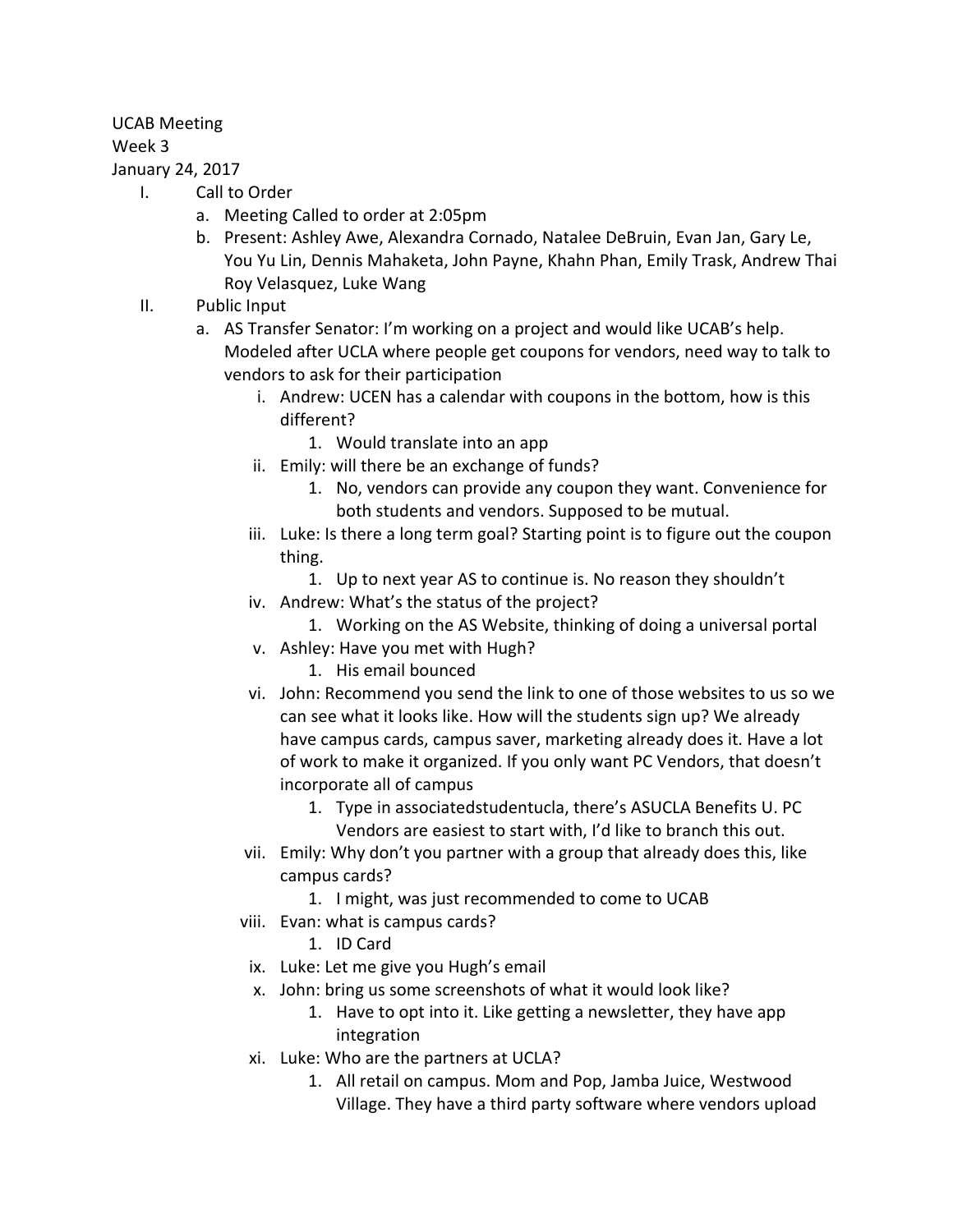coupons. Students receive mass email once a week. There is a barcode system for the bookstore, so it would be harder for us. But we could go there.

- xii. Emily: They do take campus card at the bookstore?
	- 1. Yes but the IT person said problem is that the bookstore POS doesn't have a way to link barcode to students. Just a little to far out for now
- xiii. Gary: How does this differ from the calendar?
	- 1. Its all online
- xiv. Natalee: what is the calendar?
	- 1. The sync calendar that UCEN gives out twice a quarter
- xv. Gary: Why not a barcode?
	- 1. Not all POSs support the barcode. So you could , but you'd have to give a physical coupon that you can print out. Also, instead of twice a quarter, it would be weekly.
- xvi. Luke: Any extensions for time? You have one minute
	- 1. Would love to have support from some of you on board. This will not be easy.
- III. Approval of Minutes
- IV. Special Presentations
- V. Chair Report
	- a. Vendor Selection Committee
		- i. Conducting visits this week and next week and will evaluate them all soon
	- b. Budget Meeting
		- i. Today at 330, and will continue to meet then
	- c. UCSD Satisfaction survey
		- i. Shorter and super important
- VI. Vice Chair Report
	- a. Space allocation will be meeting at 2:10 in the UCAB Office
- VII. Director Reports
	- a. Storms
		- i. Friday was a big one. Tree falls in Student Center, one smashed a car. One person in a car when it fell on them, they are okay because they climbed into the passenger seat and out the back. 6 cars total damaged
		- ii. AS Cart damaged, Trees falling nearly hit Bonner, Burger King, Student Health
		- iii. PC 10+ leaks reported, none reported in the Student Center, surprising since so many were reported last year
		- iv. Sliding doors in PC East were a disaster, wind and rain had to disable them
		- v. So windy, ripped off the door of Yogurt world and smashed glass, student safe but 10,000 in repair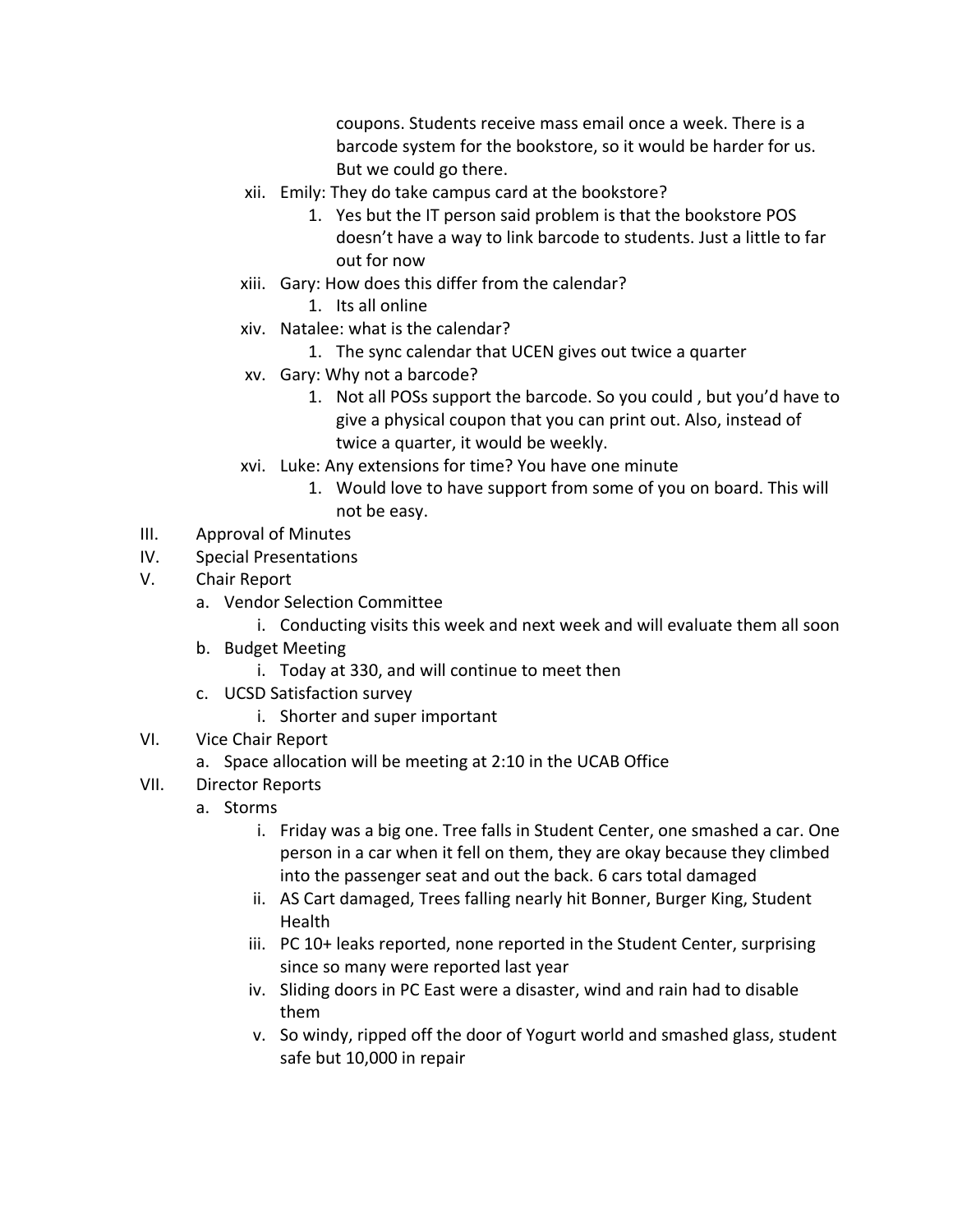- vi. Ballroom floor lasted 24 hours before we had problems because the glue didn't hold to the concrete, we are repairing it the best we can. Trying to figure out why it failed.
- b. Big thanks to those that participated in focus group, very helpful. Hoping for more of them
- c. Ordered 3-hole punch and stapler for computer labs
- d. Working with walker wireless to get new people counters
- e. Getting mirror for Student Center
- f. Working on getting a compost program. Will start with 4 selected vendors, they charge about 70\$ a pickup, but worth a test drive. Don't know which 4 yet.
- g. Triton Food Pantry is 3 weeks away from opening. Holdup is the custom doors that are backordered. Meeting with Daniel to discuss furnishing
- h. Is there a concern that people are not reporting flooding? Is there a warranty on the floor?
	- i. Floor will not fall on us. Not a concern about flooding because there was so much last year and we revisited them, we are just better prepared this year.
- VIII. New Business
- IX. Old Business
- X. Member Reports
- XI. Open Forum
	- a. Feedback of UCEN
		- i. Luke: Ashley and I were both in different student unions and it sparked an idea. Talked about getting a feedback system before, email, drop box. Time to think creatively
		- ii. Ashley: SLOs gets demographic info, then feedback, then they do a drop box
		- iii. John: should ask poly how many people they get
		- iv. Gary: concern that people will just bash a vendor. How many use it? Is there an online version?
		- v. Natalee: Who would actually look at the forms
		- vi. Ashley: maybe the Vice Chair could take it on? SLO is going though a revitalization of their student union
		- vii. Evan: Like SLO, Boulder's AS manages the student union. Has a kiosk
		- viii. Emily: Comparing it to the UCEN Survey? Benefit is real time. UCEN Survey gets a lot of responses. Maybe increase integration. Should UCEN just shorten survey and send it out more often?
			- 1. Luke: the survey is done every two years
		- ix. Gary: I like the kiosk idea, reminds me of the signage project
		- x. Luke: I was at Gonzaga and they had this electric white board. Asked how it was monitored and its not
		- xi. Natalee: That is SO cool
		- xii. Evan: Can we do something like that at the Student Center instead of the Before I Die wall?